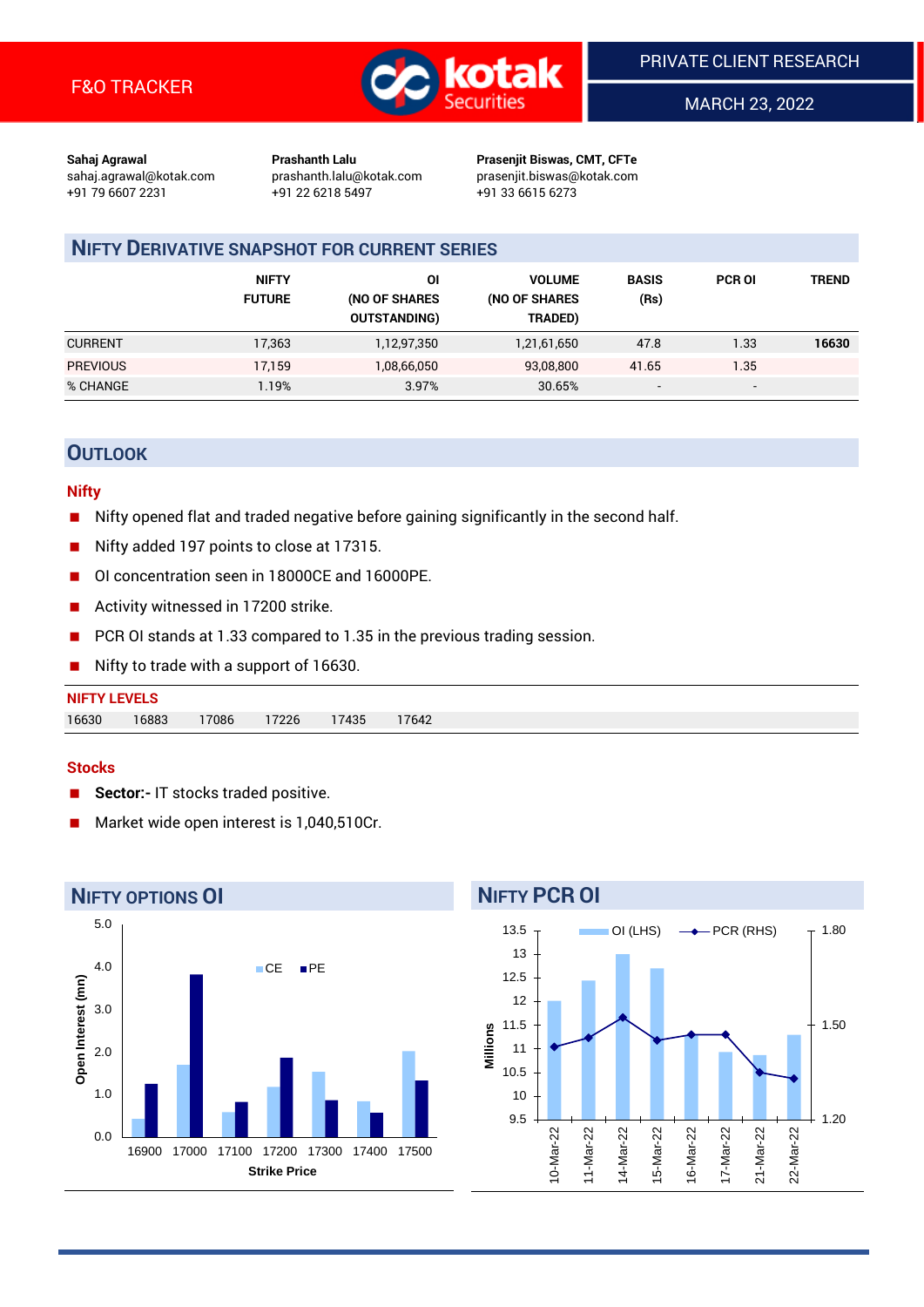# **FUTURE STATISTICS**

## **OI INCREASE**

| <b>SYMBOL</b>     | ΟI     | ΟI           | <b>PRICE CHG</b> |
|-------------------|--------|--------------|------------------|
|                   | $(\%)$ | (SHARES)     | $(\%)$           |
| <b>BSOFT</b>      | 28.1%  | 42,02,900    | 5.0%             |
| <b>DIXON</b>      | 22.7%  | 6.70.625     | $-3.0%$          |
| <b>GNFC</b>       | 22.6%  | 43,53,700    | 4.9%             |
| <b>OBEROIRLTY</b> | 21.4%  | 26,83,800    | 0.3%             |
| <b>INTELLECT</b>  | 19.2%  | 10,89,750    | 2.0%             |
| <b>INDHOTEL</b>   | 17.5%  | 2,36,97,624  | 1.3%             |
| <b>JKCEMENT</b>   | 14.7%  | 5,05,925     | $-2.8%$          |
| <b>IDFCFIRSTB</b> | 10.6%  | 17,67,00,900 | $-3.0%$          |
| COROMANDEL        | 10.3%  | 12,09,375    | $-2.8%$          |
| <b>HINDUNILVR</b> | 9.5%   | 1.50.12.900  | $-2.8%$          |

| <b>OI DECREASE</b> |          |              |                  |
|--------------------|----------|--------------|------------------|
| <b>SYMBOL</b>      | ΟI       | ΟI           | <b>PRICE CHG</b> |
|                    | (%)      | (SHARES)     | (%)              |
| <b>DELTACORP</b>   | $-15.8%$ | 1,62,08,100  | $-2.6%$          |
| <b>BALRAMCHIN</b>  | $-13.0%$ | 80,81,600    | $-1.6%$          |
| <b>CIPLA</b>       | $-6.0%$  | 93,04,750    | $-1.7%$          |
| <b>JUBLFOOD</b>    | $-5.9%$  | 27,99,750    | 2.7%             |
| <b>NAVINFLUOR</b>  | $-5.7%$  | 3,90,600     | $-1.5%$          |
| <b>ASHOKLEY</b>    | $-4.8%$  | 4,33,80,000  | 1.3%             |
| <b>PIDILITIND</b>  | $-4.4%$  | 28,18,750    | $-1.4%$          |
| <b>MOTHERSUMI</b>  | $-3.6%$  | 3,61,69,000  | 2.3%             |
| <b>AUBANK</b>      | $-3.6%$  | 24,58,500    | 1.6%             |
| <b>IDEA</b>        | $-3.2%$  | 82.15.90.000 | 0.0%             |

# **CASH STATISTICS**

| <b>TOP VOLUMES</b> |                      |              |              |  |  |  |  |
|--------------------|----------------------|--------------|--------------|--|--|--|--|
| <b>SYMBOL</b>      | <b>TRADED SHARES</b> | <b>VALUE</b> | <b>CLOSE</b> |  |  |  |  |
|                    | (QTY)                | (IN LAKHS)   |              |  |  |  |  |
| <b>RELIANCE</b>    | 1,04,10,082          | 2,61,128     | 2,531        |  |  |  |  |
| <b>HDFC</b>        | 63,57,856            | 1,51,410     | 2,403        |  |  |  |  |
| <b>TATAMOTORS</b>  | 3,04,41,493          | 1,31,601     | 440          |  |  |  |  |
| <b>SBIN</b>        | 2,61,57,969          | 1,27,202     | 494          |  |  |  |  |
| <b>TATASTEEL</b>   | 81,79,588            | 1,06,991     | 1,302        |  |  |  |  |
| <b>TCS</b>         | 29,07,611            | 1,06,829     | 3,701        |  |  |  |  |
| <b>HINDUNILVR</b>  | 53,56,303            | 1,06,566     | 1,994        |  |  |  |  |
| <b>ITC</b>         | 3,69,45,426          | 91,436       | 250          |  |  |  |  |
| <b>MARUTI</b>      | 10,93,502            | 84,051       | 7,767        |  |  |  |  |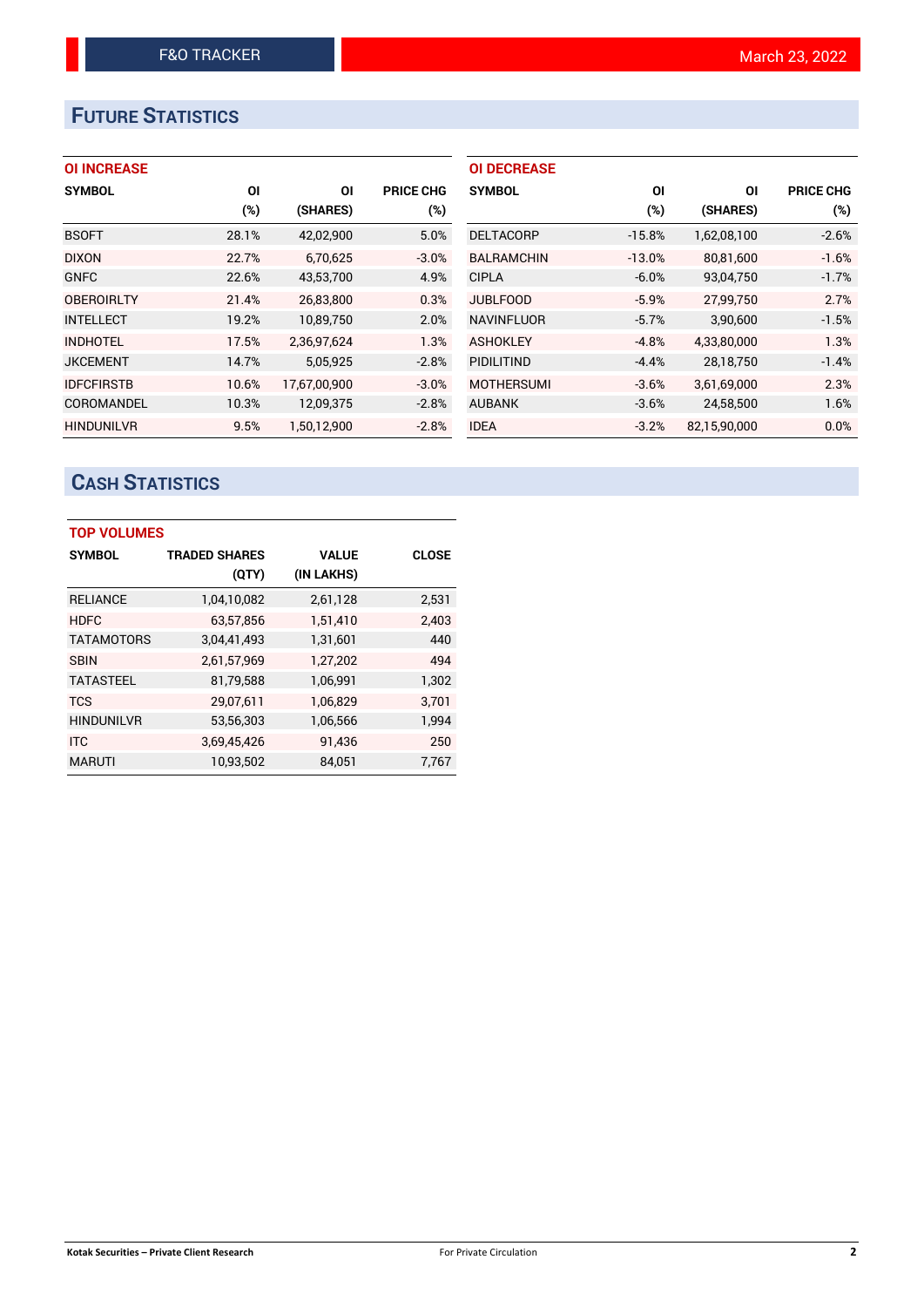# **OPTION STATISTICS**

## **SIGNIFICANT CALL OPEN INTEREST**

| <b>SYMBOL</b>     | <b>STRK</b>  | <b>OPTION</b> | <b>CLOSE</b> | <b>FUT</b>   | ΟI         |
|-------------------|--------------|---------------|--------------|--------------|------------|
|                   | <b>PRICE</b> | TYPE          | (RS)         | <b>CLOSE</b> | (SHARES)   |
| <b>NTPC</b>       | 135          | CE            | 0.8          | 133          | 407.72.100 |
| ONGC              | 200          | CE            | 0.7          | 176          | 168,39,900 |
| ONGC              | 170          | CE            | 8.0          | 176          | 140,67,900 |
| <b>IOC</b>        | 130          | CE            | 1.0          | 121          | 148,98,000 |
| ONGC              | 180          | CE            | 3.2          | 176          | 108,80,100 |
| <b>TATAMOTORS</b> | 500          | CE            | 1.6          | 442          | 182,17,200 |
| <b>NTPC</b>       | 140          | CE            | 0.4          | 133          | 116,45,100 |
| ONGC              | 190          | <b>CE</b>     | 1.3          | 176          | 87,08,700  |
| <b>MARUTI</b>     | 8,000        | CE            | 105.4        | 7,791        | 5,76,600   |
| COALINDIA         | 200          | CE            | 1.1          | 184          | 80.43.000  |

#### **SIGNIFICANT PUT OPEN INTEREST**

| <b>SYMBOL</b>     | <b>STRK</b><br><b>PRICE</b> | <b>OPTION</b><br><b>TYPE</b> | <b>CLOSE</b><br>(RS) | <b>FUT</b><br><b>CLOSE</b> | ΟI<br>(SHARES) |
|-------------------|-----------------------------|------------------------------|----------------------|----------------------------|----------------|
| ONGC              | 170                         | PF                           | 2.2                  | 176                        | 45,50,700      |
| ONGC              | 160                         | PF                           | 0.6                  | 176                        | 41,34,900      |
| ONGC              | 165                         | <b>PE</b>                    | 1.2                  | 176                        | 36,49,800      |
| <b>ITC</b>        | 230                         | PF                           | 0.3                  | 250                        | 1,11,16,800    |
| <b>HINDALCO</b>   | 550                         | <b>PE</b>                    | 1.7                  | 595                        | 27,74,575      |
| <b>TATAMOTORS</b> | 400                         | PF                           | 2.2                  | 442                        | 58,08,300      |
| <b>TATAMOTORS</b> | 420                         | PF                           | 5.5                  | 442                        | 56,85,750      |
| <b>MARUTI</b>     | 7,000                       | <b>PE</b>                    | 19.5                 | 7,791                      | 2,04,000       |
| <b>ITC</b>        | 220                         | <b>PE</b>                    | 0.2                  | 250                        | 86,30,400      |
| <b>BPCL</b>       | 350                         | <b>PE</b>                    | 1.7                  | 369                        | 13,21,200      |

|                   | SIGNIFICANT CALL OPEN INTEREST ADDITION |               |             |        |              |                 | <b>SIGNIFICANT PUT OPEN INTE</b> |              |
|-------------------|-----------------------------------------|---------------|-------------|--------|--------------|-----------------|----------------------------------|--------------|
| <b>SYMBOL</b>     | STRK                                    | <b>OPTION</b> | <b>OPEN</b> | OI CHG | <b>CLOSE</b> | <b>SYMBOL</b>   | <b>STRK</b>                      | <b>OPTIO</b> |
|                   | <b>PRICE</b>                            | <b>TYPE</b>   | <b>INT</b>  | (%)    | (Rs)         |                 | <b>PRICE</b>                     | <b>TYP</b>   |
| <b>PETRONET</b>   | 195                                     | <b>CE</b>     | 2,76,000    | 1214%  | 5.1          | L&TFH           | 73                               | P            |
| <b>AUROPHARMA</b> | 770                                     | <b>CE</b>     | 4.08.000    | 988%   | 0.7          | <b>RELIANCE</b> | 2.540                            | P            |
| <b>HINDUNILVR</b> | 2,020                                   | <b>CE</b>     | 1,41,300    | 970%   | 32.1         | L&TFH           | 74                               | P            |
| <b>INTELLECT</b>  | 840                                     | <b>CE</b>     | 1,32,750    | 436%   | 19.5         | <b>RELIANCE</b> | 2,520                            | P            |
| <b>SUNTV</b>      | 490                                     | <b>CE</b>     | 3,49,500    | 430%   | 3.6          | <b>GNFC</b>     | 790                              | P            |
| <b>MARICO</b>     | 505                                     | <b>CE</b>     | 1.29.000    | 416%   | 4.7          | <b>GNFC</b>     | 780                              | P            |
| <b>NTPC</b>       | 128                                     | <b>CE</b>     | 4,27,500    | 400%   | 5.8          | <b>BSOFT</b>    | 460                              | P            |
| <b>HINDUNILVR</b> | 2,040                                   | <b>CE</b>     | 2,24,400    | 373%   | 23.9         | <b>VEDL</b>     | 410                              | P            |
| <b>HINDUNILVR</b> | 2,000                                   | <b>CE</b>     | 4,28,100    | 369%   | 42.0         | L&TFH           | 71                               | P            |
| <b>ITC</b>        | 285                                     | <b>CE</b>     | 2,78,400    | 358%   | 0.3          | <b>GNFC</b>     | 800                              | P            |

| SIGNIFICANT PUT OPEN INTEREST ADDITION |              |               |             |        |              |  |  |  |
|----------------------------------------|--------------|---------------|-------------|--------|--------------|--|--|--|
| <b>SYMBOL</b>                          | <b>STRK</b>  | <b>OPTION</b> | <b>OPEN</b> | OI CHG | <b>CLOSE</b> |  |  |  |
|                                        | <b>PRICE</b> | TYPE          | <b>INT</b>  | (%)    | (Rs)         |  |  |  |
| L&TFH                                  | 73           | <b>PE</b>     | 5,35,440    | 650%   | 1.0          |  |  |  |
| <b>RELIANCE</b>                        | 2,540        | <b>PE</b>     | 1,83,250    | 486%   | 43.4         |  |  |  |
| L&TFH                                  | 74           | <b>PE</b>     | 3,56,960    | 471%   | 1.4          |  |  |  |
| <b>RELIANCE</b>                        | 2,520        | <b>PE</b>     | 2,30,250    | 368%   | 34.5         |  |  |  |
| GNFC                                   | 790          | <b>PE</b>     | 1,56,000    | 264%   | 25.6         |  |  |  |
| <b>GNFC</b>                            | 780          | <b>PE</b>     | 1,88,500    | 202%   | 20.9         |  |  |  |
| <b>BSOFT</b>                           | 460          | <b>PE</b>     | 1,40,400    | 200%   | 12.6         |  |  |  |
| VEDL                                   | 410          | <b>PE</b>     | 5,42,500    | 178%   | 15.4         |  |  |  |
| L&TFH                                  | 71           | <b>PE</b>     | 3,92,656    | 175%   | 0.6          |  |  |  |
| <b>GNFC</b>                            | 800          | <b>PE</b>     | 2,63,900    | 157%   | 30.6         |  |  |  |

|                  | <b>CALL OPTION VOLUMES</b> |               |                  |              | <b>PUT OPTION VOLUMES</b> |              |               |                  |              |
|------------------|----------------------------|---------------|------------------|--------------|---------------------------|--------------|---------------|------------------|--------------|
| <b>SYMBOL</b>    | <b>STRK</b>                | <b>OPTION</b> | <b>CONTRACTS</b> | <b>CLOSE</b> | <b>SYMBOL</b>             | <b>STRK</b>  | <b>OPTION</b> | <b>CONTRACTS</b> | <b>CLOSE</b> |
|                  | <b>PRICE</b>               | <b>TYPE</b>   |                  | (Rs)         |                           | <b>PRICE</b> | <b>TYPE</b>   |                  | (Rs)         |
| <b>RELIANCE</b>  | 2,500                      | <b>CE</b>     | 85,622           | 64.8         | <b>RELIANCE</b>           | 2,500        | <b>PE</b>     | 28,582           | 27.0         |
| <b>RELIANCE</b>  | 2.600                      | <b>CE</b>     | 64,558           | 18.5         | <b>RELIANCE</b>           | 2.400        | <b>PE</b>     | 21.596           | 9.3          |
| <b>RELIANCE</b>  | 2,520                      | <b>CE</b>     | 46,758           | 52.5         | <b>TATASTEEL</b>          | 1,300        | <b>PE</b>     | 13,080           | 35.1         |
| <b>RELIANCE</b>  | 2.540                      | <b>CE</b>     | 43.736           | 41.8         | <b>RELIANCE</b>           | 2,460        | <b>PE</b>     | 11.446           | 16.9         |
| <b>INFY</b>      | 1,900                      | <b>CE</b>     | 28,553           | 25.5         | <b>RELIANCE</b>           | 2,440        | <b>PE</b>     | 10.445           | 13.6         |
| <b>RELIANCE</b>  | 2,560                      | <b>CE</b>     | 24,715           | 32.2         | <b>RELIANCE</b>           | 2.480        | <b>PE</b>     | 10.325           | 21.3         |
| <b>ITC</b>       | 250                        | <b>CE</b>     | 22,773           | 4.6          | <b>SBIN</b>               | 480          | <b>PE</b>     | 8,633            | 4.8          |
| <b>TCS</b>       | 3.700                      | <b>CE</b>     | 22,010           | 60.5         | <b>TATASTEEL</b>          | 1,200        | <b>PE</b>     | 8,611            | 7.4          |
| <b>TATASTEEL</b> | 1,320                      | <b>CE</b>     | 20,151           | 32.6         | <b>RELIANCE</b>           | 2,520        | <b>PE</b>     | 8,488            | 34.5         |
| <b>MARUTI</b>    | 8.000                      | <b>CE</b>     | 19,824           | 105.4        | <b>MARUTI</b>             | 7.500        | PE            | 8,473            | 78.2         |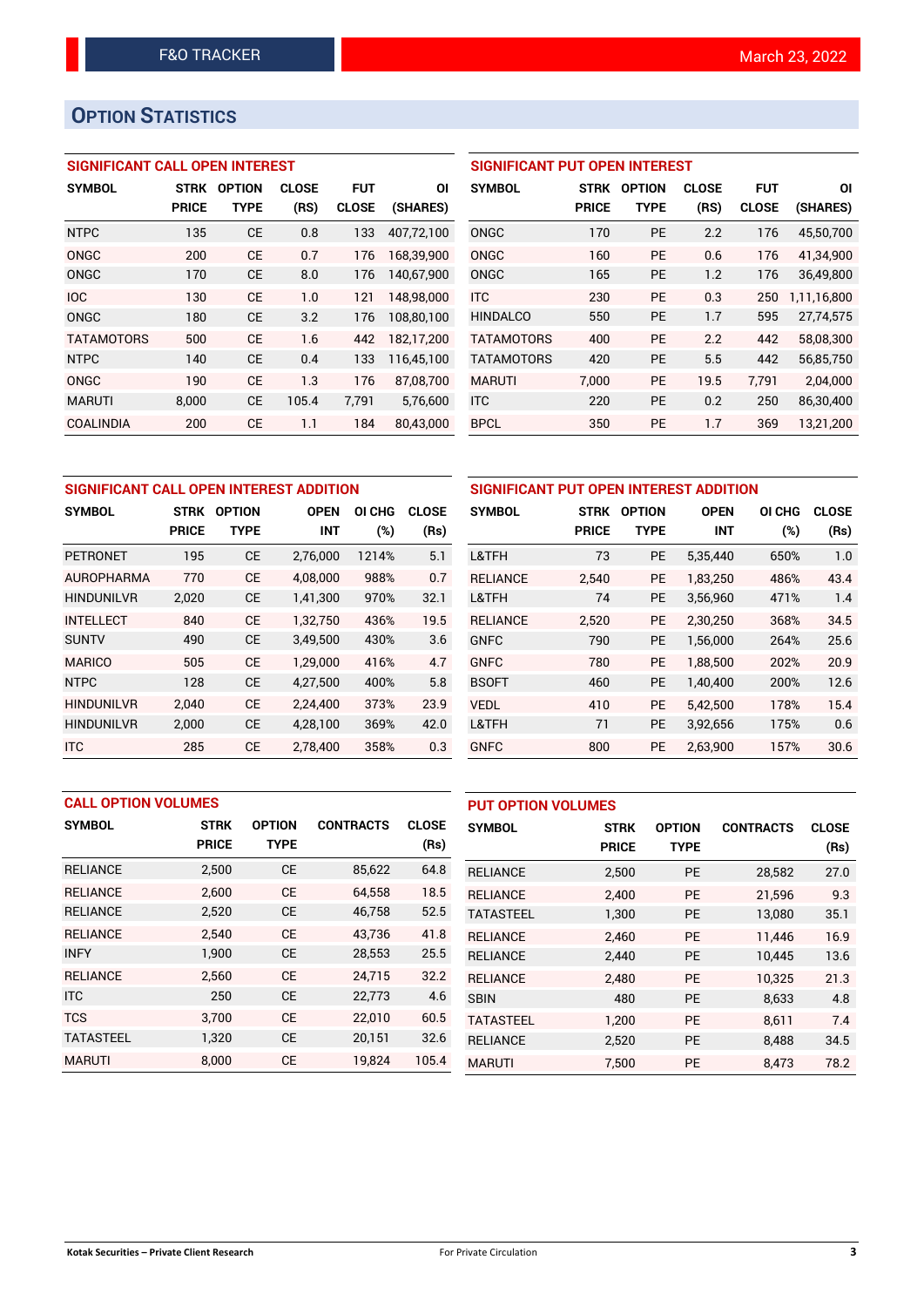#### **RATING SCALE (PRIVATE CLIENT GROUP)**

- **BUY**  Stock/Index looks strong from the expiry/near term perspective and is expected to gain on the basis of technical and/or derivative parameters. Time frame is minimum of current expiry and in certain cases extend to the next series depending on the stock behaviour. Strict stop loss needs to be adhered to for every buy/long recommendation given.
- **SELL** Stock/Index looks weak from the expiry/near term perspective and is expected to gain on the basis of technical and/or derivative parameters. Time frame is minimum of current expiry and in certain cases extend to the next series depending on the stock behaviour. Strict stop loss needs to be adhered to for every sell/short recommendation given.

#### **FUNDAMENTAL RESEARCH TEAM (PRIVATE CLIENT GROUP)**

**Shrikant Chouhan Arun Agarwal Amit Agarwal, CFA Hemali Dhame** shrikant.chouhan@kotak.com arun.agarwal@kotak.com agarwal.amit@kotak.com Hemali.Dhame@kotak.com +91 22 6218 5408 +91 22 6218 6443 +91 22 6218 6439 +91 22 6218 6433

Metals & Mining, Midcap Pharmaceuticals Pharmaceuticals Research Associate Support Executive<br>
iatin.damania@kotak.com purvi.shah@kotak.com rini.mehta@kotak.com k.kathirvelu@kotak.com jatin.damania@kotak.com

**Sumit Pokharna** Pankaj Kumar<br>Oil and Gas, Information Tech Construction, sumit.pokharna@kotak.com pankajr.kumar@kotak.com +91 22 6218 6438 +91 22 6218 6434

Construction, Capital Goods & Midcaps

Transportation, Paints, FMCG

**Jatin Damania Purvi Shah Rini Mehta K. Kathirvelu** +91 22 6218 6440 +91 22 6218 6432 +91 80801 97299 +91 22 6218 6427

### **TECHNICAL RESEARCH TEAM (PRIVATE CLIENT GROUP)**

**Shrikant Chouhan Amol Athawale Sayed Haider** [shrikant.chouhan@kotak.com](mailto:shrikant.chouhan@kotak.com) [amol.athawale@kotak.com](mailto:amol.athawale@kotak.com) Research Associate +91 22 6218 5408 +91 20 6620 3350 [sayed.haider@kotak.com](mailto:sayed.haider@kotak.com)

+91 22 62185498

#### **DERIVATIVES RESEARCH TEAM (PRIVATE CLIENT GROUP)**

+91 79 6607 2231 +91 22 6218 5497 +91 33 6615 6273

**Sahaj Agrawal Prashanth Lalu Prasenjit Biswas, CMT, CFTe** [prasenjit.biswas@kotak.com](mailto:prasenjit.biswas@kotak.com)